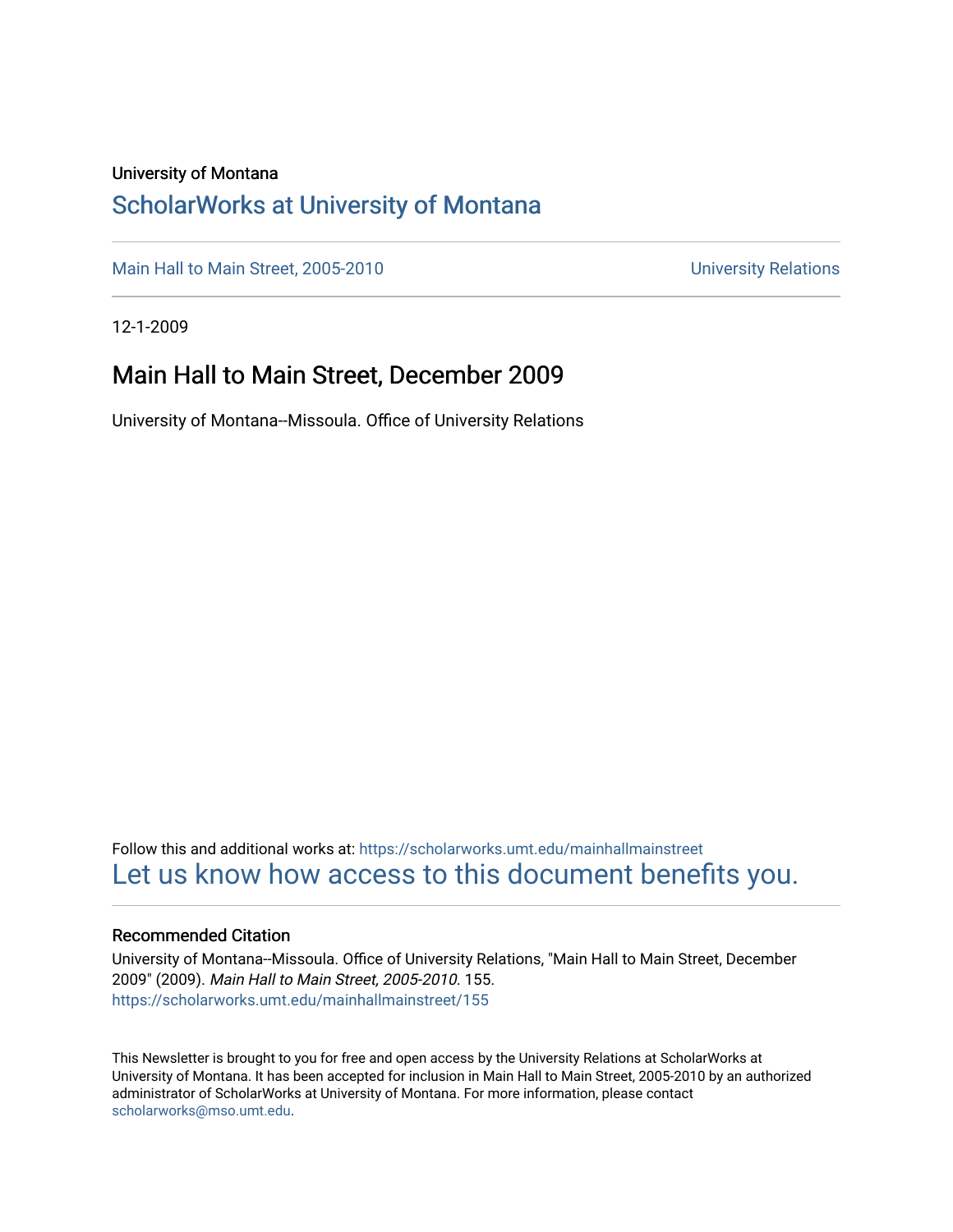## **Main Street** Connecting Campus and Community **ain Hall to ain Street December 2009 Vol. 15 No. 12**

# **UM-Western educator among the best**

*Rob Thomas named Outstanding Baccalaureate Colleges Professor ofthe Year*

U niversity of Montana Western<br>b Thomas has been named Outstanding niversity of Montana Western environmental sciences Professor Baccalaureate Colleges Professor of the Year by The Carnegie Foundation for the Advancement of Teaching and the Council for Advancement and Support of Education.

The two groups chose Thomas as the recipient of the prestigious award from a field of more than 300 professors from baccalaureate colleges and universities across the United States.

Judges selected national winners based on four criteria: impact on and involvement with undergraduate students; scholarly approach to teaching and learning; contributions to undergraduate education in the institution, community and profession; and support from colleagues and current and former undergraduate students.

"I can think of only a select few faculty members <sup>I</sup> have known in my four decades in higher education on several campuses who have had the kind of impact Professor Rob Thomas has had on undergraduate teaching," said UM President George M. Dennison. "He has set the bar very high for his colleagues in the state and the nation. It bears noting that no other Montana faculty member has earned this award during its existence."

Thomas has been a faculty member at UM-Western for 16 years. In that time he helped transform the institution into the first and only public university in the United States to offer block scheduling. Under the scheduling system, students take one class at a time, three hours per day for 18 days, earning the same credits over a year as students do in traditional multiple-course scheduling models.

Experience One, or XI as the scheduling program is known at UM-Western, is in its fifth full year at the Dillon campus.

For Thomas, the award is as much about the entire university's innovations as it is one professor's accomplishments.

"The facts are impressive," Thomas



**Professor Rob Thomas teaches environmental sciences at The University of Montana-Western. (Photo by David Nolt)**

said. "This university had two degrees and was dying. A small group of committed, visionary people turned this campus around. The award itself is recognition of what we have done to make this campus one of the most unique undergraduate experiences in the country. If this award is being given to me in any way, shape or form because of my role with XI, my role was one of many important roles to make this happen. This happened because of the courage of the faculty to change everything they know about how to teach undergraduate students."

Thomas said by replacing the "sage on the stage" education model, professors at UM-Western regularly are able to engage their students in the field and in real-world situations they will encounter as graduate students and professionals. Small class sizes also foster more intimate, mentorship-like relationships between professors and students. Thomas calls this "aboriginal learning," and it is at the core of his teaching.

Thomas takes full advantage of the large blocks of time he is able to spend with his students in the field. In November 2008, he and his environmental field studies students performed an unprecedented analysis of stream restoration on Montana's upper Big Hole

River. In 18 days (one block), the students conducted their analysis and drafted a 150-page assessment report on their collaborative effort with the U.S. Fish and Wildlife Service and local ranchers to help preserve the endangered fluvial Arctic grayling fish.

Such work is all part of what Thomas calls "teaching the salient concepts of a particular discipline." He said the results are greater engagement in the classroom and better student retention both in knowledge and enrollment.

"There's no falling through the cracks here, and it's not coddling," Thomas said. "The block takes the highest level of commitment and passion and enthusiasm."

Thomas insists his award is a reflection of collective efforts taken by his fellow faculty at this small but innovative university in remote Montana.

"My role in this historic change is best left to others to determine," Thomas said. "However, I know that change of this magnitude requires shared vision, hard work by many people and the courage to take a risk and try something new. I thank my colleagues for caring enough about the students to take this bold step forward. They have made my working life so much more interesting and worthwhile." $\approx$